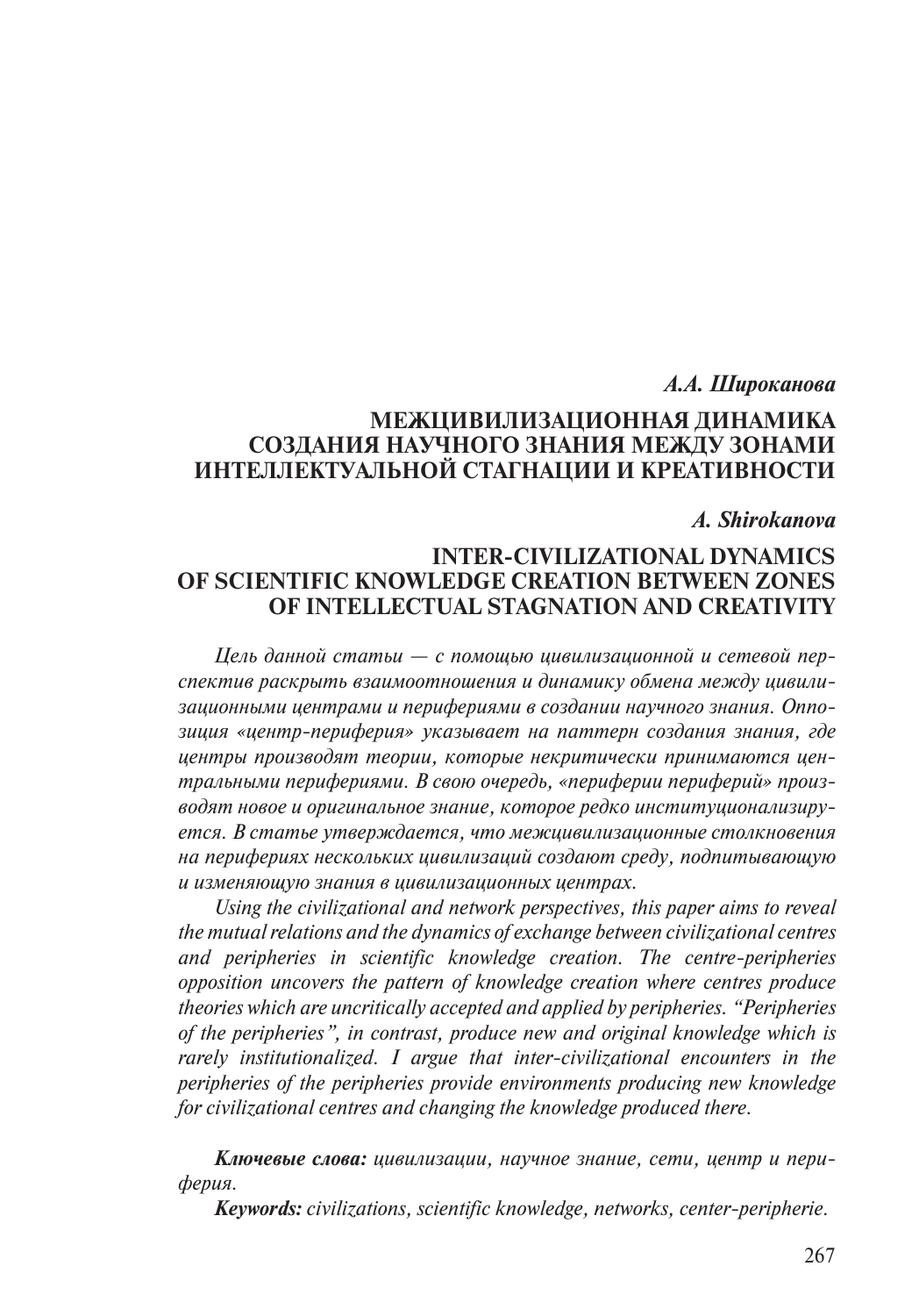Civilizational perspective (Arnason, Eisenstadt) has been effectively revealing comparative features of different civilizations as units of social analysis. By combining historical and sociological analysis, a deeper understanding of societal development has been enabled that does not ignore different historical paths to the present.

In this paper I want to address two major issues concerning civilizational perspective and its application to the dynamics of producing ideas in societies. First, I turn to the issue of centres and peripheries (Collins 2001; Zarycki 2009) in the way they produce scientific knowledge and the dynamic of intellectual exchange between them. My point of interest lies in comparing knowledge production in different types of peripheries including those oriented to more than one civilizational centre. Peripheries are considered as sources of both acceptance and creativity. Second, I explore the power dynamics in knowledge exchanges between centres and peripheries and discuss what makes up the centre, given that intellectual peaks do not correspond directly to economic power or political hegemony and that periods of stable university financing have been known as times of intellectual stagnation (Collins 1992).

#### **Civilizational Perspective**

Within the civilizational perspective pride of place has been given to Axial civilizations and to modern civilization as the "Second Global Axial Age" (Eisenstadt 2001:327). Modernity is studied and compared in its multiple variations (Arnason, Eisenstadt). According to S. Eisenstadt, modernity possesses the features of Axial civilizations such as a strong cultural programme and specific institutional arrangements, its own ontology, definition, construction, and regulation of social life and interactions, its autonomous and heterogeneous elites (Eisenstadt 2000: 2–6).

Arnason sympathizes with the multiple modernities perspective but at the same time acknowledges converging trends towards a unifying post-civilizational global modernity as a future possibility (Spohn 2011: 26) and sees the clarification of the relation between two periods as a "pivotal research desideratum" and a relatively underdeveloped domain of civilizational studies (Arnason 2010: 12). This point is supported by D. Inglis: "given that for Braudel 'the history of civilizations is the history of mutual borrowings [between them] over many centuries'," intercivilizational interactions could be the key civilizational analytic means of theorizing the 'globalizing tendencies' (Inglis 2010:154). Besides globalization, intercivilizational relations are interesting in terms of interaction between the centres and peripheries.

As regards modernities, Arnason develops a historical-comparative approach that conceptualizes modernization as a multidimensional and "essentially open process" determined by structural differentiation and fragile integration, and co-determined by civilizational traditions and inter-civilizational contexts (Arnason 1993: 181; Spohn 2011: 30).

In short, civilizational perspective offers a vision not of "the modernity", but of multiple modernities that develop out of historical structures and of contingent factors and contexts. "Multiple modernities" refer to a multiplicity of ontologies and types of social order maintained by civilizational elites — autonomous yet heterogeneous centres interacting with each other.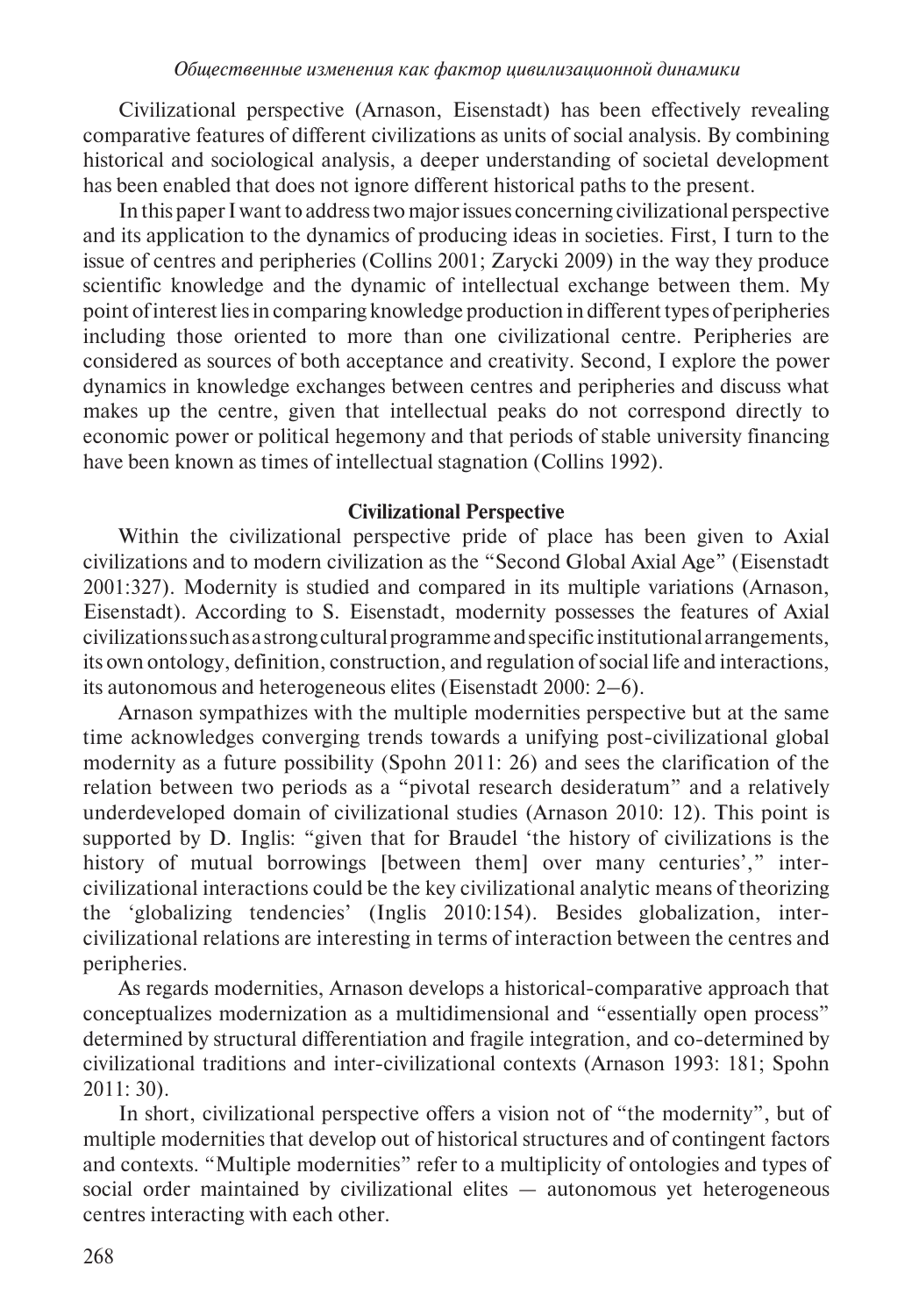Diagnosing modernity as a civilization of its own is not new to modern social sciences. However, it is specific due to the mutual disposal of multiple diagnoses of modernity devised in different parts of the world, enabled by modern communication technologies. Hegemony of European and Anglo-Saxon academic knowledge in the social sciences is under question not only within postcolonial studies but within the 'indigenization' movement within the social sciences (Alatas 2006; Baber 2003; Connell 2007; Keim 2008).

In Russia, one of the well-known concepts of modernity is V. Stepin's "technogenic civilization", which is the "modern Western civilization" that has given birth to the development of "post-non-classical" science which can (presumably, as a form of globalization) become a bridge of cross-cultural interaction "between the West and the East" (Stepin 1999). In the history of sociology, P. Sorokin is known for his research into civilizations (cf. Cowell 1952) and for his criticism of the solely culturalist approach to defining civilizations (Wilkinson 2002). One of Sorokin's arguments against the culture-based approach to civilizations was that civilizations are realities different from their parts and that parts depend on the whole but influence it as well (Wilkinson 1996). The alternative to Sorokin's view was to treat civilizations as networks of relations, where "[s]ociety is the total network of relations between human beings" and civilizations so conceived are rich, multiple, multilevel embedded networks (Wilkinson 2002). Despite the years spent in the USA, Sorokin is considered a classic of sociology in Russia, but only an "outsider" in the Western tradition (Spohn 2011:24). How shall we treat this discrepancy in giving weight to one or another theory? As we have seen in these examples, social science in Russia is not internationally "convertible". Given that Russia is often considered a civilization of its own, a great majority of post-Soviet countries fall into the category of its intellectual periphery. In my analysis I rely on two universalistic methodologies, civilizational perspective and network perspective to create a vision explaining dynamics of scientific knowledge creation and mechanisms of intellectual creativity.

#### **Civilizations as networks**

Network approach remains subdominant in civilizational and macrosystem studies (Wilkinson 2002). After Sorokin, the network perspective in civilizational analysis has been dominant in the work of R. Collins. According to Collins, civilization is a zone of prestige that possesses attraction for people at varying distances of network patterns which, "like strands of a spider web", carry civilizational prestige through particular channels of network ties. Peripheries take their identities from civilizational centres, occasionally travel to them or refer to them for symbolic purposes; people in other civilizational zones are also drawn by this magnetism. Civilizations appear, first, as zones of social identification and, second, as dynamic networks of social action (Collins 2001: 421-422), as "complex social systems with evident network characteristics" (Wilkinson 2002).

The relation-based network perspective does not contradict civilizational analysis. Arnason insists on a mode of civilizational analysis that does not reify the cultural core of civilizations over long stretches of time (Spohn 2011: 36). In his view, the maintenance of civilizational continuity over long periods of time deserves particular attention. Intellectual elites acting as carriers of cultural premises as well as coalitions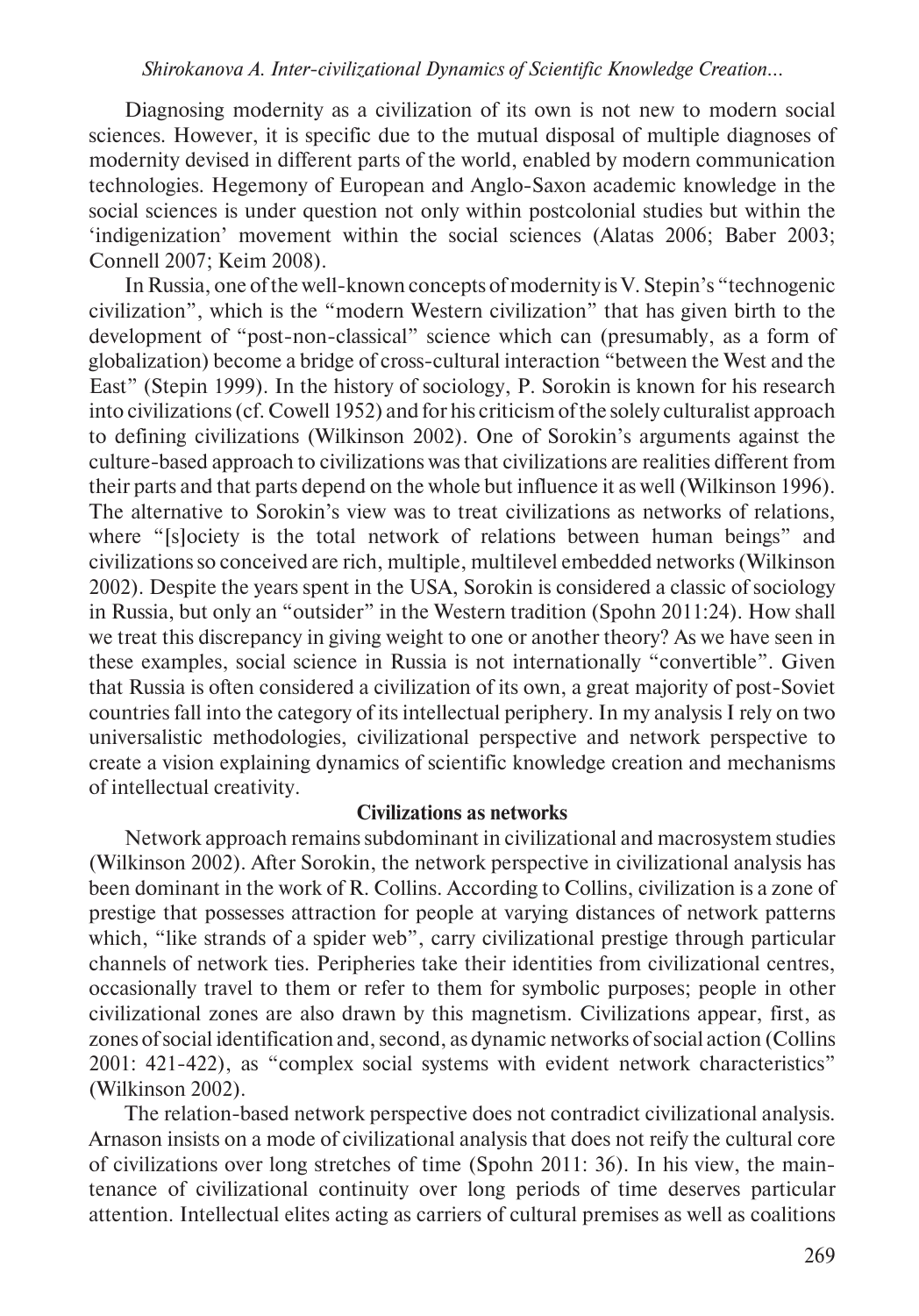formed with other elites are featured as relevant factors of this analysis (Arnason 2010:11). Particularly important here is to consider the different and changing power hierarchies in the economic, political and military as well as the cultural and cognitive spheres (Spohn 2011: 37). This is our vantage point in analyzing inter-civilizational dynamics of scientific knowledge production. We are interested here in what makes the difference between the centre and periphery of scientific knowledge creation.

According to Eisenstadt, any pattern of change consists in interaction of contingency, structure and culture (Eisenstadt 2000:19). The cultural core of civilizations is dynamic, subject to institutional interaction and, hence, to mechanisms of network logic. Spohn supports Arnason in that civilizational analysis should not reify the cultural core of civilizations (Spohn 2011: 36). From the relativist perspective, cultures differ by their cognitive styles depending on the connectivity of their networks. Societies with high social density and strong commitment to tradition tend to reify their cultural tokens. Such groups have "facts" and "universals", the important truths are already known, and innovators are considered heretics and prosecuted. The alternative is the more loosely coupled networks with less density, where facts are ambiguous, universals can be historical, and the future becomes uncertain. Under certain conditions the coupling may loosen or tighten, up to a point where exists only one legitimate version of culture and intellectuals turn into its official representatives, or vice versa, where a culture splits into subcultures with few overlaps, where the group's attention space divides into multiple perspectives (Fuchs 2001: 61). Thus, civilizations are networks, but also cultures which have various structural arrangements influencing the dynamics of knowledge creation.

## **Post-Soviet knowledge creation: a variety of peripheries?**

Globalization, post-civilizational global modernity, or the diffusion of Western modernization models to non-Western civilizations leads to growing power shifts in the inter-civilizational global constellation. From such a perspective, global modernity is not Westernization of the world but a global formation based on shifting intercivilizational foundations and emerging trans-civilizational frameworks (Spohn 2011: 29). Hence, we may expect the emergence of global centres and different fusions of civilizational influence.

In the  $20<sup>th</sup>$  century, the centre-periphery dynamics seemed to be clear. Centres attracted students and academics. In the Soviet Union the willingness to get to Moscow or Leningrad for studies and intellectual work was overwhelming in all parts of the country. In the words of a classical study by D. Crane, "major universities send their less talented graduates to minor schools, and a major university selects the more talented individuals from the ranks of those who attended minor universities" (Crane 1965:709). For today's post-Soviet peripheries the rush for the centre often splits into several foci. For instance, in Belarus the best students often go abroad. They migrate either gradually (e.g. to Central Europe, then to Western Europe or the US) or at once (to western Europe or the US). They also go to Russia (never called "the East"), to Moscow and Saint-Petersburg, which also constitutes a civilizational centre in the region. In contrast, Central Europe is not a common destination and it is often indigenously treated as a periphery (Buchowski 2004; Zarycki 2009: 113). Most academic migration is thus to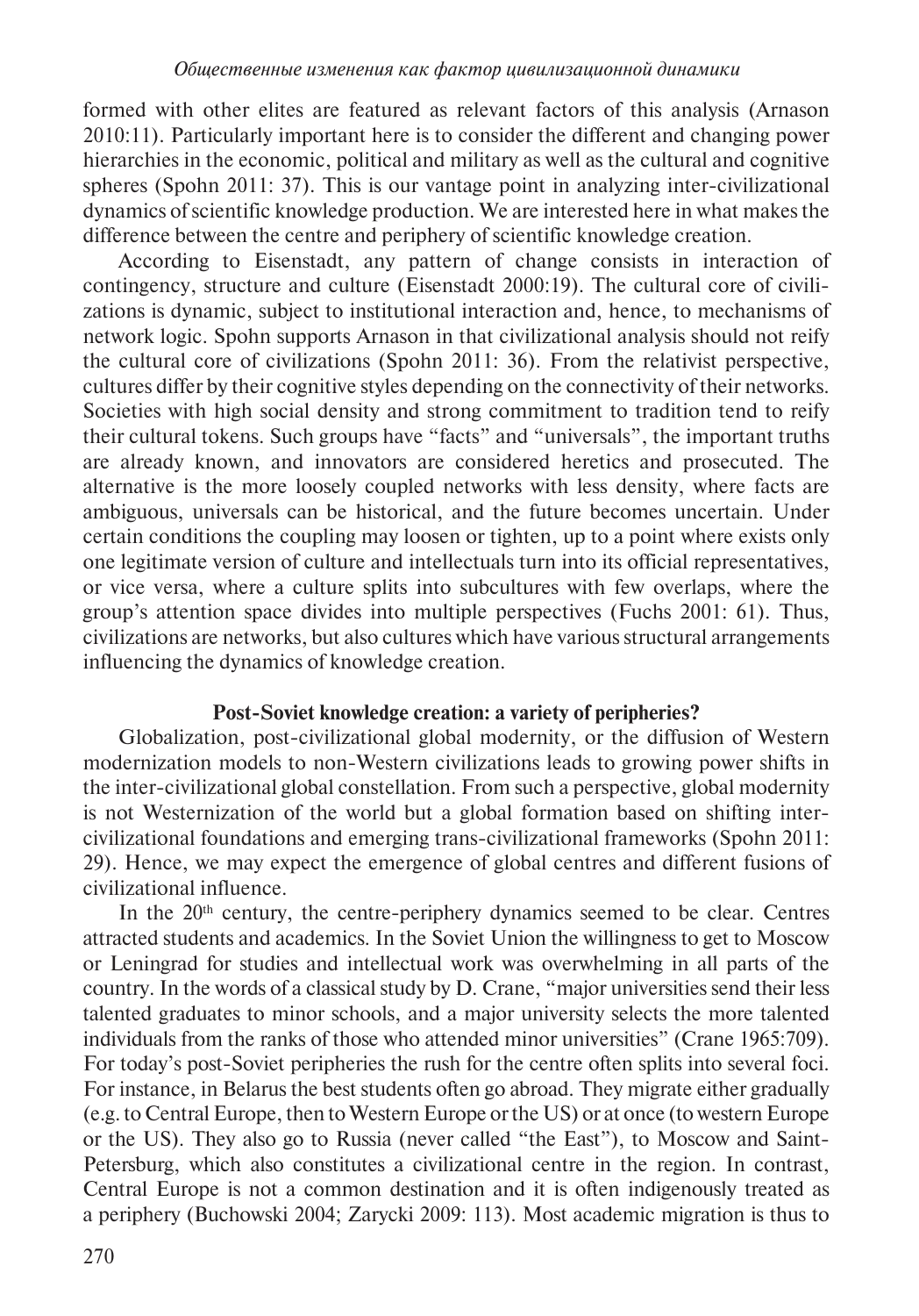the West and to Russia. However, if we consider Russia itself, the outflow of scientists and students is significant there. Russia is both an attractive centre for its peripheries (e.g. Belarus) and a sending periphery (a weaker centre) itself.

The intensive outflow of academic migration is probably the main factor in reproducing the centre-periphery dynamics. Understanding the labour of intellectuals is a key to understanding cultural dynamics (Connell 2006: 6). Sociology is a limited tool for it while it tends to treat ideas produced in "metropolitan societies" as general and universal in impact, and research in the periphery as only of local interest (Baber 2003). The intellectual work in the periphery narrows down to contextualisation of the centre's theories, while the local data are perceived only as corroborating of refuting the theories and not as a source of theory-making of its own (Zarycki 2009: 164). By functioning this way, i.e. by not questioning the "classical texts" in science that at some time get revised in the centre, periphery reproduces its status. Often, it is the title of a scientific text that indicates of its claim for universalistic or local status: if it contains any reference to the time and place of data gathering, most probably this is a text from the periphery (Baber 2003: 617). If you look at the titles of other papers in this book, those containing country names and time periods are likely to come from peripheral intellectuals.

What difference does the periphery make to doing science? According to Collins, periphery is not only an outskirt, but also a non-centre of scientific knowledge production. Intellectual life flourishes when there are (1) several rivalling fractions (2) arguing between themselves along the same problems (Collins 1992: 92–93). While there is no formal ban on producing knowledge in the peripheries, the very structure of centre-periphery relations produces systematic lagging behind of the periphery (Zarycki 2009: 112). This logic is one serious problem of the peripheral science, social science in particular. Civilizational concept of multiple modernities gives hope in this respect as the peripheries may try to follow their own paths of development. It is essential though to maintain the understanding and establish the correlation of the concepts applied. One should be attentive as this may "end up making India [or another intellectual "periphery"] appear hyper-exotic and radically different from the rest of the world in a patently Orientalist manner" (Baber 2003: 621).

Here comes the problem of languages. Intellectuals in the periphery face the challenge of speaking at least two scientific languages: that of the centre and that of the periphery. Very often they act as "translators" (Bauman) of the central discourse into peripheries (Zarycki 2009: 149). The texts they produce are also different in style: when they write for the centre, they follow the scientific style to test theories on local data and "explain" the periphery to the centre. When they write for the peripheries, the texts are more essay-styled to show the wide knowledge and high intellectual status of the author (Zarycki 2009: 165). In combining the two languages intellectuals convert meanings and, moreover, may come up with new meanings in science. The mechanism of switching is known to generate meanings, whether as "switching cultures" (Zarycki 2009: 164) or switching between different networked domains of activity (White 2007: 549). The mechanism behind creativity, both in the peripheries and in the intellectual centres, may lie exactly in the systematic switching between different scientific languages and forging new meanings out of previous formulations and arguments. That is why intellectual centres cannot survive as "closed systems" and continuously attract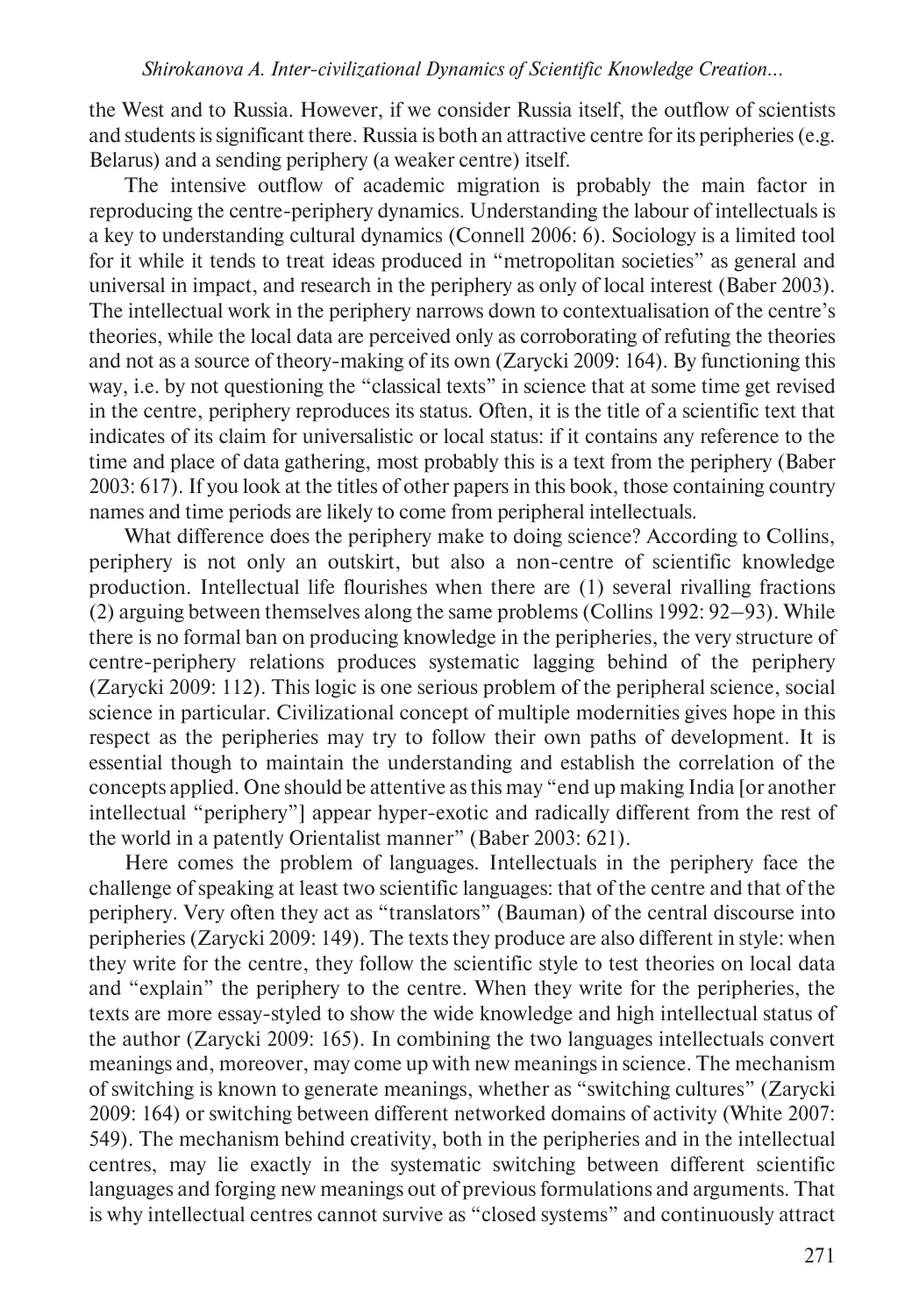new ideas and intellectuals. The institutional structure is what makes the huge difference between the centre and periphery. In a study cited, D. Crane suggested that "scientists trained and later hired by minor universities had difficulty developing continuity in their research activities and tended to be differently motivated than scientists trained and hired by major universities. In terms of his [her] chances of obtaining recognition, a scientist gained more from affiliation with a major university than from high productivity" (Crane 1965: 710). No such terms as "periphery" or "network" are used here. However, the passage indicates that institutional arrangements carry a higher weight in the overall outcome of scientific knowledge creation while creativity takes place both in the centre and peripheries.

The third problem for peripheral knowledge creation is acknowledgment of its contribution to science. "As in linguistic systems, changes in intellectual cultures will probably have to take place in the centre or very near the centre to become real. If they take place at the periphery they will not be considered as "innovations" but be put down as "mistakes" unless there is exceptional power and initiative and charisma behind them" (Galtung 1981: 846–847). This is probably what happened to Sorokin and his quest into civilizational theory after all.

There are no direct ways indicating that peripheries may easily improve their status. However, the landscape of peripheries is not homogeneous. Peripheries of central universities of the peripheries may be heavily involved in "imitating and being up-todate" with the centre, while periphery of the periphery may "look in other directions and not feel any obligation to imitate an imitation" (Galtung 1981: 846). This perspective may provide solid results in creating and developing new scientific knowledge, especially for the peripheries of several civilizations simultaneously (Zarycki 2009: 161). Such "double peripheries" can make a difference to the scientific community provided they have an outlet for their knowledge production.

Network technologies technically enable a horizontal structure that could nourish a "pluralistic spirit of mutual tolerance and coexistence" among peripheries (Galtung 1981: 847). However, some studies indicate that the most connected peripheric intellectuals are not free agents or those involved with new technologies but those most closely related to the organisational world, probably because the institutional dependency fosters making connections to the civilizational centre (Connell 2007: 195). Network connections as such hardly substitute for the pressure of civilizational centres on local intellectual cultures to produce knowledge. Much of communication is now computer-mediated, but the Internet primarily serves to connect peripheries to the global or regional "metropole", i.e. to intellectual workers in North America, Western Europe, or Russia (Connell 2007: 201). Strong periphery-periphery scientific connections can be expected only as a spin-off of previous centre-organized projects. Other indirect ways of networking, such as academic migration, normally flow from periphery to the centre and thus may introduce a new centre of influence to a periphery but not a periphery-periphery network connection.

## **Surrender to civilization?**

Networks of influence tend to concentrate around civilizational centres, the zones of civilizational creativity. However, it is not only their creativity but also their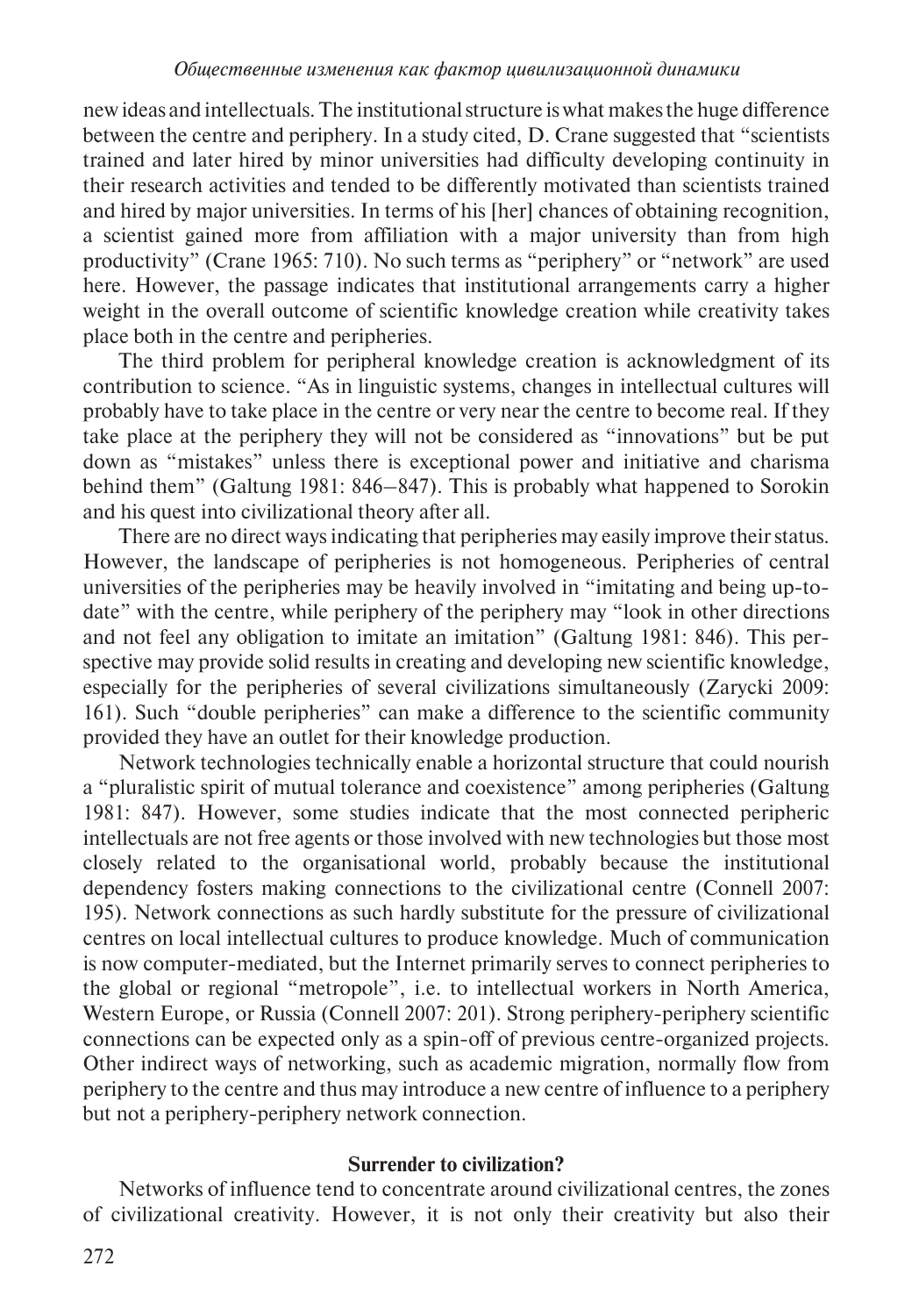institutional capacities that enable their knowledge to be accepted and spread across peripheries. The periods of intellectual creativity seem to be not corresponding to economic growth or political hegemony, of which a classical example is Ancient Greece and Ancient Rome (the latter borrowing intellectually from the former). In contrast, high systematic financing of the academy is likely to precede a period of intellectual stagnation, like in the late Middle Ages when theological debates became very sophisticated but rather futile for philosophy (Collins 1992: 91). In Russia and its peripheries, the current situation is complicated by the fact that the brain drain and intellectual decline coincided with a deep societal crisis. Civilizational zones have switched in 1991, and Russia lost part of its intellectual peripheries. Intellectual breakthroughs require some infrastructure for effective communication, but they are not possible without regular debates and colliding arguments.

Should the peripheries then "surrender" to civilizational centres? Is the effect of the peripheries only in producing "raw" knowledge for the centres to absorb? Should the peripheries call themselves "peripheries"? It seems that the process of knowledge creation does not allow that. Scientific ethos does not normally accept geographical borders. Creativity is only possible when focusing on the subject of one's research and not simply delivering knowledge to the customer. In this vein, all scientists tend to distinguish between commercial projects and their own research. However, knowledge requires being known to the others, which makes scientists search for a centre of recognition. Civilizational centres concentrate a variety of scientific groups, so that the probability of finding support and colleagues there makes them especially attractive. However, if a "peripheric" science specializes in some particular knowledge field, it is likely to develop a local cluster involving the whole cycle of production as well as a dense community. In the words of one intellectual, «creativity the very thing you mustn't lose. Because if you lose it, the barbarians will win» (Connell 2006: 20).

Intellectual centres are in the first place zones of heterogeneity. Peripheries are likely to have homogeneous scientific environments. One path for a periphery is to support one major scientific culture which takes on bureaucratic feature and grows incapable of creativity. This situation is common for the centres of peripheries where one dominating discourse suppresses all the others as "heretic". This renders creativity implicitly unwanted and makes scientific work there instrumental. Among post-Soviet countries this is typical of the Middle Asian countries and Belarus. Another path for a central periphery is to be torn away by fractions not colliding with each other but leaning towards several centres and claiming the country's belonging to one civilization and not another.

Peripheries are zones of civilizational uncertainty. Creativity may flourish or decay there. Peripheries do not possess the infrastructure of the centres; they are also confined in their legitimacy of interpreting the "classical" scientific knowledge of the centre. However, peripheries can be the meeting points for intersecting civilizational zones. This is where they possess an advantage over the centre in a regular switching between different intellectual languages and cultural codes. The knowledge they produce may not be fully applicable to either of the dominating civilizations, but, surprisingly, these inter-civilizational exchanges in the "peripheries of the peripheries" are sources of creativity for civilizational centres which may amend the process of knowledge creation in civilizational centres.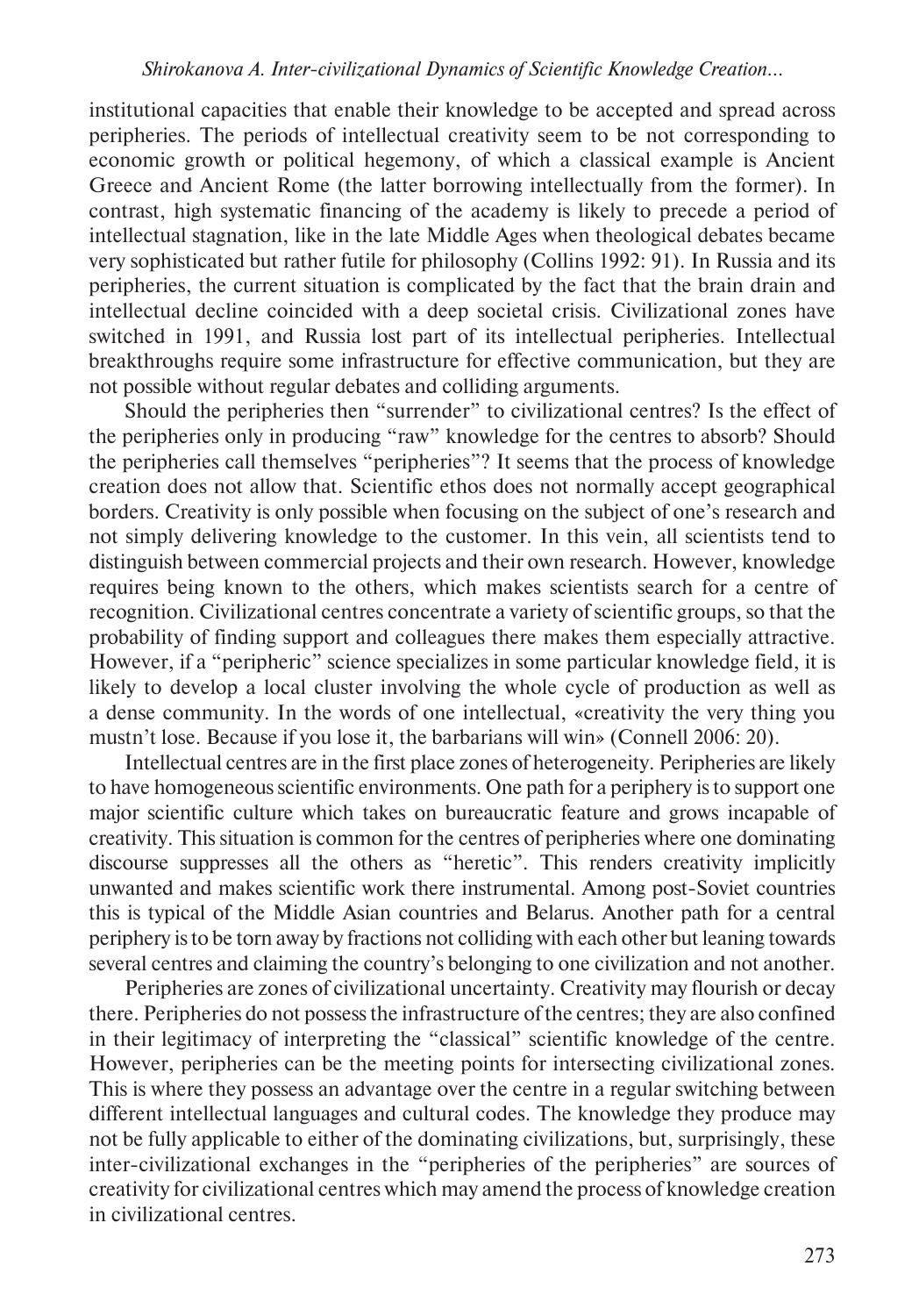### **References**

*Alatas S.F.* Alternative Discourses in Asian Social Science: Responses to Eurocentrism. London: SAGE, 2006.

*Arnason J.* Domains and Perspectives of Civilizational Analysis // European Journal of Social Research. 2010. Vol. 13. No. 1. Pp. 5–13.

*Arnason J.* The Future that Failed: Origins and Destinies of the Soviet Model. London: Routledge, 1993.

*Baber Z.* Provincial Universalism: The Landscape of Knowledge Production in an Era of Globalization // Current Sociology. 2003. Vol. 51. No. 6. Pp. 615–623.

*Buchowski M.* Hierarchies of Knowledge in Central-Eastern European Anthropology // Anthropology of East Europe Review. 2004. Vol. 22. No. 2. P. 5–14.

*Collins R.* On the Sociology of Intellectual Stagnation: The Late Twentieth Century in Perspective // Theory, Culture and Society. 1992. Vol. 9. Pp. 73–96.

*Collins R.* Civilizations as Zones of Prestige and Social Contact // International Sociology. 2001. Vol. 16. No. 3. Pp. 421–437.

*Connell R.* Core activity — Reflexive intellectual workers and cultural crisis // Journal of Sociology. 2006. Vol. 42. No. 1. Pp. 5–23.

*Connell R.* Southern Theory: the global dynamics of knowledge in social science. Cambridge: Polity Press, 2007.

*Connell R., Crawford J.* Mapping the intellectual labour process // Journal of Sociology*.*  2007. Vol. 43. No. 2. Pp. 187–205.

*Cowell F.R.* History, civilization, and culture: an introduction to the historical and social philosophy of Pitirim A. Sorokin. London: Black, 1952.

*Crane D.* Scientists at Major and Minor Universities: A Study of Productivity and Recognition // American Sociological Review*.* 1965. Vol. 30. No. 5. Pp. 699–714.

*Eisenstadt S.N.* The Civilizational Dimension in Sociological Analysis // Thesis Eleven. 2000. No. 62. Pp. 1–21.

*Eisenstadt S.N.* The Civilizational Dimension of Modernity: Modernity as a Distinct Civilization // International Sociology. 2001. Vol. 16. No. 3. Pp. 320–340.

*Fuchs S.* Against Essentialism: A Theory of Culture and Society. Harvard: Harvard University Press, 2001.

*Galtung J.* Structure, culture, and intellectual style: An essay comparing saxonic, teutonic, gallic and nipponic approaches // Social Science Information. 1981. Vol. 20. No. 6. P. 817–856.

*Inglis D.* Civilizations or Globalization(s)?: Intellectual Rapprochements and Historical World-Visions // European Journal of Social Theory. 2010. Vol. 13. No. 1. Pp. 135–152.

*Keim W.* Das vermessene Disziplin. Zum konterhegemonialen Potential afrikanischer und lateinamerikanischer Soziologien. Bielefeld: transcript, 2008.

*Spohn W.* World history, civilizational analysis and historical sociology: Interpretations of non-Western civilizations in the work of Johann Arnason // European Journal of Social Theory. 2011. Vol. 14. No. 1. Pp. 23–39.

*Stepin V.S.* Teoreticheskoye znanie [Electronic resource] // Philosophskii portal: [philosophy.ru]. [1999]. [http://philosophy.ru/library/stepin/conclusion.html] (date of access: 05.06.2011).

*White H., Fuhse J., Thiemann M., Buchholz L.* Networks and Meaning: Styles and Switchings // Soziale Systeme. 2007. Vol. 13. H. 1+2. S. 543–555.